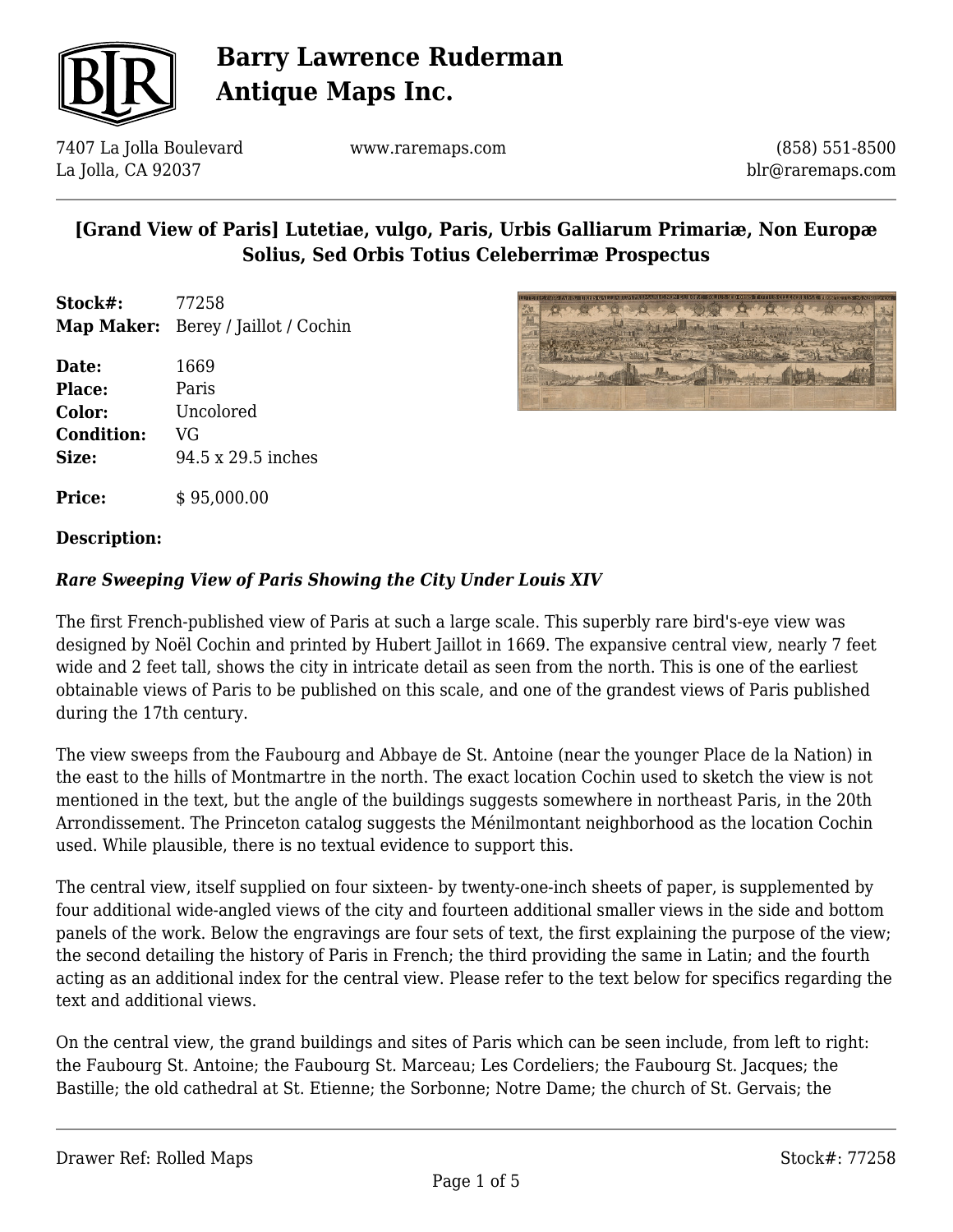

7407 La Jolla Boulevard La Jolla, CA 92037

www.raremaps.com

(858) 551-8500 blr@raremaps.com

## **[Grand View of Paris] Lutetiae, vulgo, Paris, Urbis Galliarum Primariæ, Non Europæ Solius, Sed Orbis Totius Celeberrimæ Prospectus**

Louvre; the ancient Grosse Tour of Le Temple; and Montmartre. The view is dominated by just a few of these buildings, with the imposing facade of Notre Dame standing high above the city. Behind the city, the hills of the south of Paris are depicted with small towns such as Montrouge (now agglomerated into Paris) depicted. The foreground includes a compass rose alongside curious depictions of Parisian nobility, merchants, and denizens enjoying the countryside. Above the city float coats of arms of the city of Paris and of the monarchy, as well as smaller coats of arms belonging to city officials.

Boutier only lists two earlier views of Paris produced at a comparable size (one plate created by Van der Keere and one created by Willem Janszoon Blaeu), although each is approximately a foot smaller. These were both published in Amsterdam and reproductions of an earlier and smaller Merian view, which highlights the importance of this present map.

This is Boutier's third (of 3) and rarest state of the view, with only one other known example, possessed by the BNF. In all, this is a supremely impressive view of one of the most important cities in the world at a time when it was entering its modern era.

### **Panel Illustrations**

The four views at the base of the map show meticulous detail regarding the workings of the central city. The leftmost map shows the Île de la Cité viewed from the west, with the Louvre on the left, the Pont Neuf with the original statue of Henry IV, and the towers of Notre Dame. The second view shows the same view from slightly further downriver, on the other side of the Île-St-Louis. The third view shows the location of the Hotel de Ville (town hall) and the former Place de Greve, namesake of the French art of the strike. The rightmost view again shows the Seine and the former design of the Pont-Saint-Michel.

The smaller side panel illustrations show the young king Louis XIV and the Duc D'Anjou alongside twelve detailed views of palaces, churches, and squares, including the Louvre, the Tuileries, and the Bastille.

#### **Text**

The title of the work translates to:

*Lutetiae (commonly called) Paris, the French City, Best Not Only in Europe but in the Whole World, Seen From Most Perspectives*

The description of Paris at the base of the map profusely praises the city, bestowing upon it numerous superlatives, likely to aid the engraver's quest to gain political favor. Subsequently, the text denotes the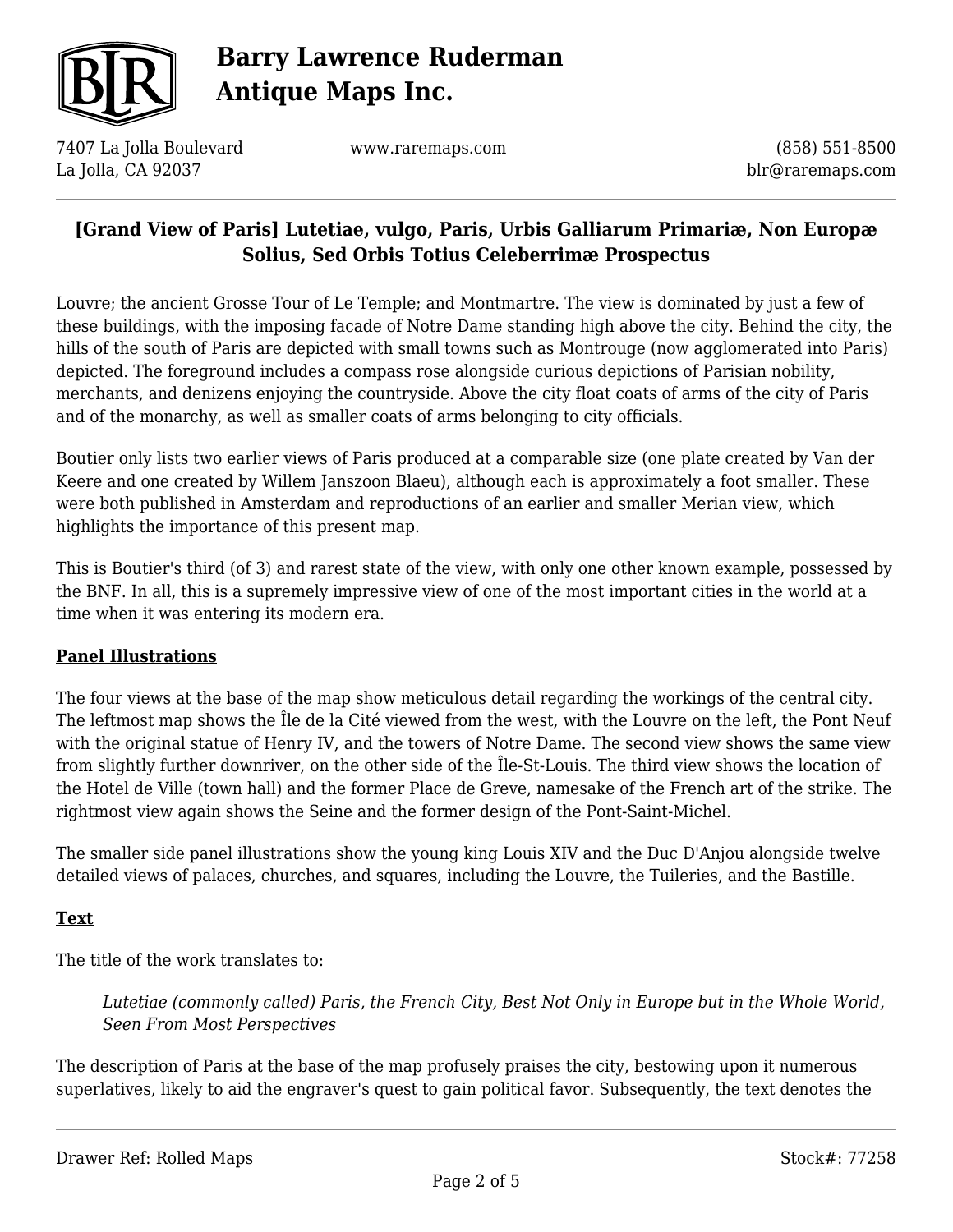

7407 La Jolla Boulevard La Jolla, CA 92037

www.raremaps.com

(858) 551-8500 blr@raremaps.com

## **[Grand View of Paris] Lutetiae, vulgo, Paris, Urbis Galliarum Primariæ, Non Europæ Solius, Sed Orbis Totius Celeberrimæ Prospectus**

history of Paris, eschewing discussions of the origins of the name of Paris as these "a stone so often and so uselessly overturned." The history discusses the first appearance of *Lutetiae* in Ceasar's Book 7 of his commentaries and then details the growth of the city through subsequent French kings. The text concludes by providing an overview of the demographic, geographic, and cultural aspects of the city.

### **Paris During** *Le Grand Siècle*

The reign of Louis XIV saw the growing dominance of France on the world stage, as well as many reforms of French society. Louis XIV would only truly come into power after the suppression of the Fronde rebellion, but this would leave him with a life-long distrust of the Parisian nobility and denizens. Thus, he would change the royal residence from the Palais-Royale first to the more defensible Louvre, and then to Versailles some twenty kilometers from Paris.

Despite the king's distaste for the city, it would flourish due to the actions of Jean-Baptiste Colbert, the Minister of Finances and a gifted student of mercantilism. In a quest to remake Paris in the style of Rome, he would undertake massive construction projects, building Les Invalides just two years after the printing of this work, demolishing the city walls and replacing them with the Grands Boulevards (but only after Louis XIV declared the city secure against attack), and building many additional squares and monuments. This view, and the associated view, were no doubt influenced by the grandiose redesigning of the city.

### **States and Reproductions**

Boutier lists the map as appearing in three states, identifiable as follows:

- State 1: The address in the rightmost coat of arms reads "A Paris chez N Berey Pres les Augustins aux deux Globes Avec privilege du Roy." This state is dated 1662.
	- Boutier fails to note that this state appears both with a complete host of coats of arms in the top and some of the coats of arms erased (see below). This likely means that Berey reprinted the map at some point between 1662 and his death in 1665,
- State 2: The address has been updated to read: "A Paris chez H Jalliot Pres les Augustins aux deux Globes." This state is undated, but Boutier hypothesizes that this is from the period 1666-1670, when Jalliot published without substantial modification many plates inherited from Berey (his father-inlaw). Boutier classes this as the second state, although it may, in fact, be the third.
- State 3: This state is identical to the second state, but dated.
	- While the central view appears unchanged, numerous changes were made to the panel views. The French language text in the center-left was also edited. Please refer to the section below regarding changes in the panel views.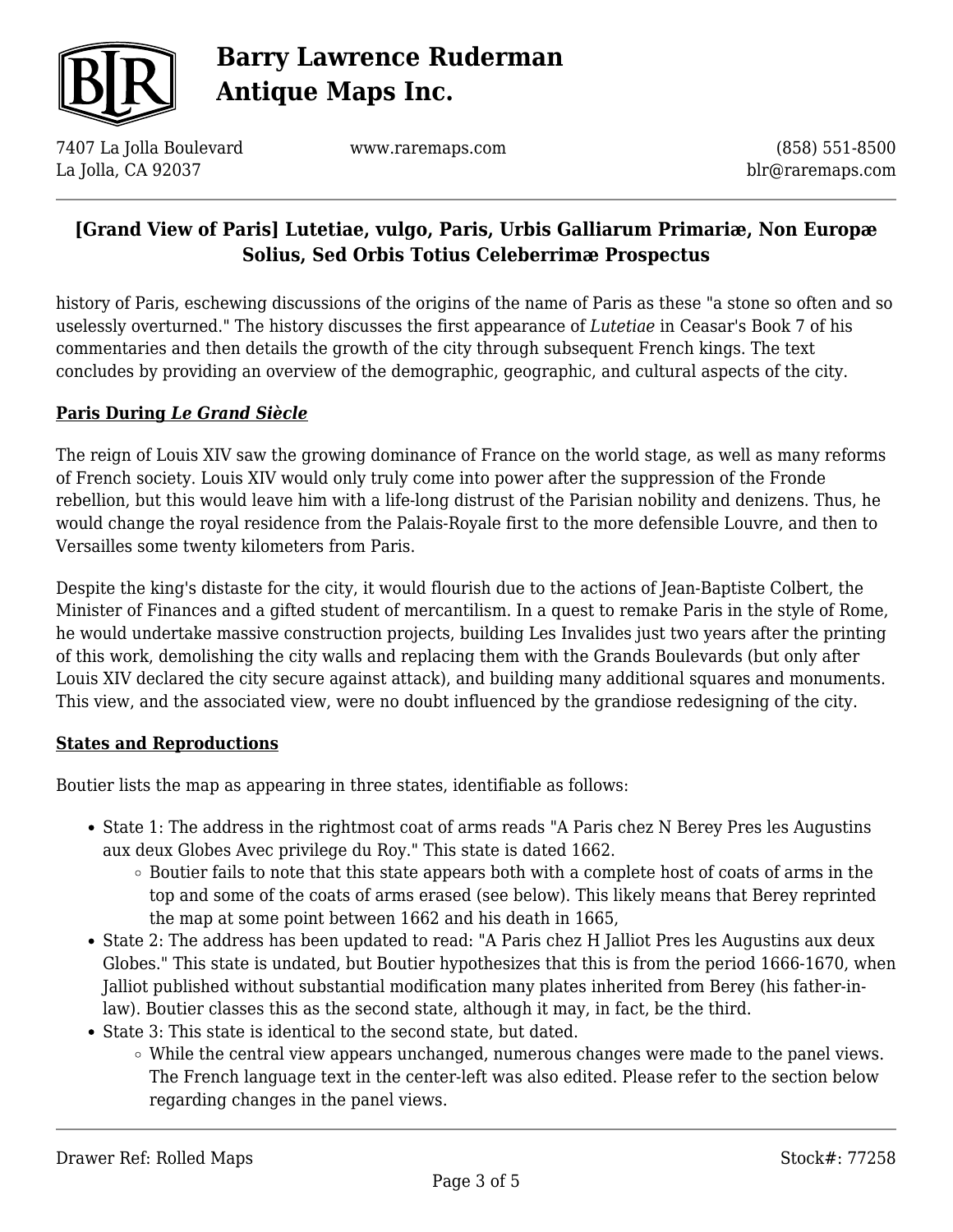

7407 La Jolla Boulevard La Jolla, CA 92037

www.raremaps.com

(858) 551-8500 blr@raremaps.com

### **[Grand View of Paris] Lutetiae, vulgo, Paris, Urbis Galliarum Primariæ, Non Europæ Solius, Sed Orbis Totius Celeberrimæ Prospectus**

Several reprints were also made of this work. Jaillot made a miniature edition of this view 1669, while Frederick de Widt published one full-sized version (lacking text and panel illustrations) in Amsterdam sometime after 1662.

The design of the coats of arms changes during the work's printed history, although this is not noted by Boutier. It can be seen in the presented example, and in the first state example held by the BNF, that six of the twelve coats of arms have been erased in the third state, with five of the underlying names changed. Curiously the sixth name, (*M. Nicolas Boucot, Receueur de la Ville*), remains unchanged, despite the coat of arms being replaced. We were unable to trace the reasons for this change, which may simply reflect a change in family heraldry, an oversight by the publisher, or a falling from favor. The rest of the changes in names appear to reflect newly-appointed representatives of the city.

### **La Porte Neuve**

A fascinating change to the lower-left view of the Louvre was made by Jaillot, replacing the recently demolished Porte Neuve. As can be seen immediately above the *Description Sommaire* on the presented example, a mysterious disappearing staircase can be seen with the torso of a laborer visible emanating from a stone wall in the Louvre. This represents the ghost of the Porte Neuve, a former entrance into Paris from the east, which was demolished prior to the creation of the third state of the view.

The Porte had a short history, built to replace a previous structure (La Tour du Bois) in 1537. The door would be used as Henri III's escape route from Paris when fleeing from the Ligue Catholique, and it would be from this same door that his successor Henri IV would retake the city. The tower and the door would be demolished and replaced by the Porte de la Conference, built at the far western end of the Louvre. Sources differ on when the Porte Neuve was demolished, however, the edits to this presented map date this change to between 1662 and 1669.

### **Rarity**

- First state: three examples, in the Firestone Library (Princeton University), the Getty Research Center (California), and the Bibliotheque National de France.
- Second state: we were only able to locate one example, in the BNF.
- Third state: we were again able to locate only one example, in the BNF.

One further mention of this work exists, in the *Catalogue de Livres et Estampes Relatifs à L'Histoire de la Ville de Paris et de ses Environs, Provenant de la Bibliothèque de Feu M. Hippolyte Destailleur*, which documents the extensive library the famous architect and Rococo revivalist upon his death. This print was